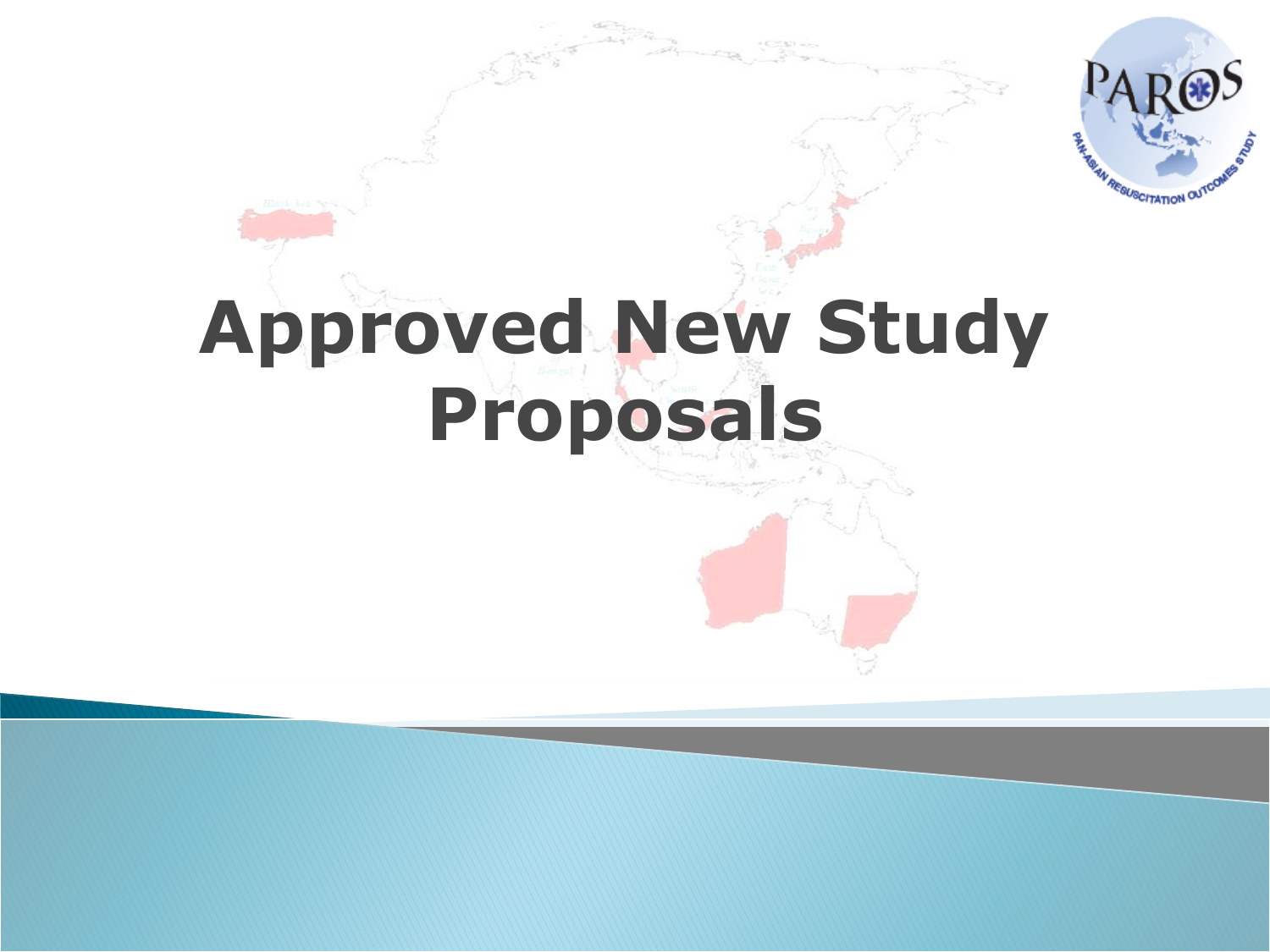### Proposal 1(Group A\_Dr Marcus) **New Study Proposal (initial)**



| <b>Proposer</b>                    | Title                                                                                                                                                                                 | <b>Objectives/Hypothesis</b>                                                                                                                                                                                                                                                                                                                                                                                               |
|------------------------------------|---------------------------------------------------------------------------------------------------------------------------------------------------------------------------------------|----------------------------------------------------------------------------------------------------------------------------------------------------------------------------------------------------------------------------------------------------------------------------------------------------------------------------------------------------------------------------------------------------------------------------|
| Dr Andrew Fu Wah Ho<br>(Singapore) | Association of outcomes and<br>resuscitative efforts amongst out-<br>of-hospital cardiac arrest<br>occurring at night in the Asia-<br>Pacific – a prospective,<br>observational study | 1. Out-of-hospital cardiac arrest (OHCA)<br>occurring at night-time are associated with<br>poorer outcomes (survival to hospital<br>admission, survival to discharge, favorable<br>neurologic outcome, 1-month survival).<br>2. If poorer outcomes are found, they are<br>due to effect modifiers such as provision<br>of bystander cardiopulmonary<br>resuscitation (CPR), defibrillation and<br>process-of-care timings. |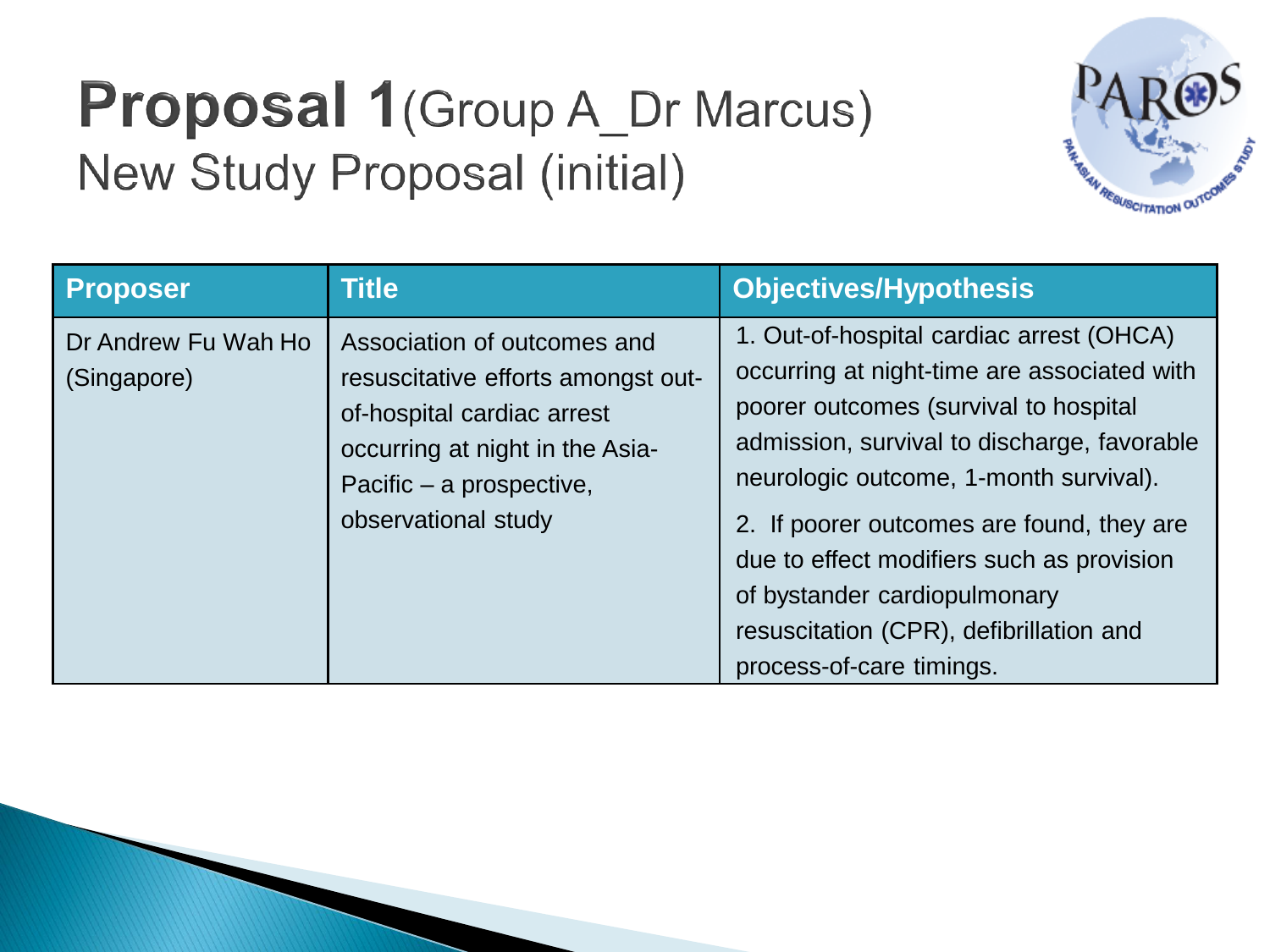### Proposal 2 (Group A\_Dr Marcus) **New Study Proposal (initial)**



| <b>Proposer</b>              | <b>Title</b>                                                                               | <b>Objectives/Hypothesis</b>                                                                                                                                                                                                                                                                                                                                                                                                                                                                                                                                                                                                                                                                                                                                                                                  |
|------------------------------|--------------------------------------------------------------------------------------------|---------------------------------------------------------------------------------------------------------------------------------------------------------------------------------------------------------------------------------------------------------------------------------------------------------------------------------------------------------------------------------------------------------------------------------------------------------------------------------------------------------------------------------------------------------------------------------------------------------------------------------------------------------------------------------------------------------------------------------------------------------------------------------------------------------------|
| Dr Marcus Ong<br>(Singapore) | <b>Barriers to</b><br>dispatcher-assisted<br>cardiopulmonary<br>resuscitation (DA-<br>CPR) | Dispatcher-assisted CPR (DA-CPR) has emerged as an<br>$\bullet$<br>effective intervention to increase bystander CPR and<br>hence OHCA outcomes.<br>Aim to assess the impact of a DA-CPR package that has<br>$\bullet$<br>been implemented by several PAROS participating<br>countries on bystander CPR rates and on survival for<br>OHCA.<br>Aim to describe the barriers to DA-CPR.<br>$\bullet$<br>Hypothesized that DA-CPR would be associated with a<br>$\bullet$<br>high rate of CPR performance by overcoming some of<br>the barriers encountered by emergency callers.<br>This study allows us to show the effectiveness of a low-<br>$\bullet$<br>cost DA-CPR package on OHCA outcomes and identify<br>system-dependent or cultural-based barriers to DA-CPR<br>in the PAROS participating countries. |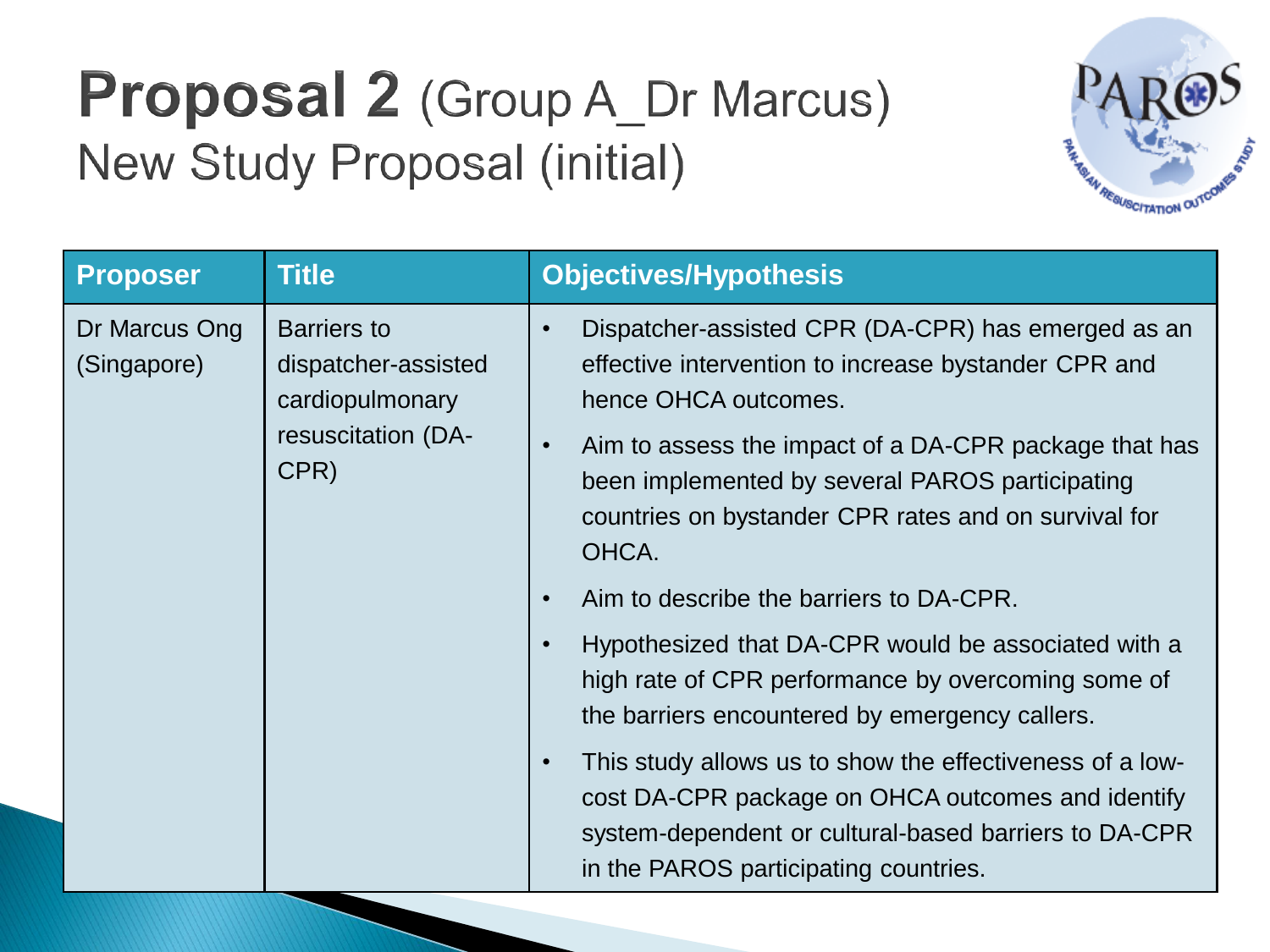### **Proposal 3 (Group A\_Dr Marcus) New Study Proposal (initial)**



| Proposer                     | <b>Title</b>                                                                                                                             | <b>Hypothesis</b>                                                                                                                                                                                                                                                                                                                                                                                                                                                                                                               |
|------------------------------|------------------------------------------------------------------------------------------------------------------------------------------|---------------------------------------------------------------------------------------------------------------------------------------------------------------------------------------------------------------------------------------------------------------------------------------------------------------------------------------------------------------------------------------------------------------------------------------------------------------------------------------------------------------------------------|
| Dr Marcus Ong<br>(Singapore) | <b>Resuscitation Academy (RA)</b><br>10-Step Implementations in<br>the Pan-Asian Resuscitation<br><b>Outcomes Study (PAROS)</b><br>group | The 2015 Consensus on Science and<br>$\bullet$<br>Treatment Recommendations, the<br>International Liaison Committee (ILCOR)<br>and the Resuscitation Academy (RA)<br>promoted the 10-Steps for better OHCA<br>outcomes.<br>This study will survey the PAROS<br>participating sites on the steps that had<br>already been implemented in their countries,<br>to what extent the steps had been<br>implemented, barriers that prevent the steps<br>from being implemented. The results will be<br>compared between the countries. |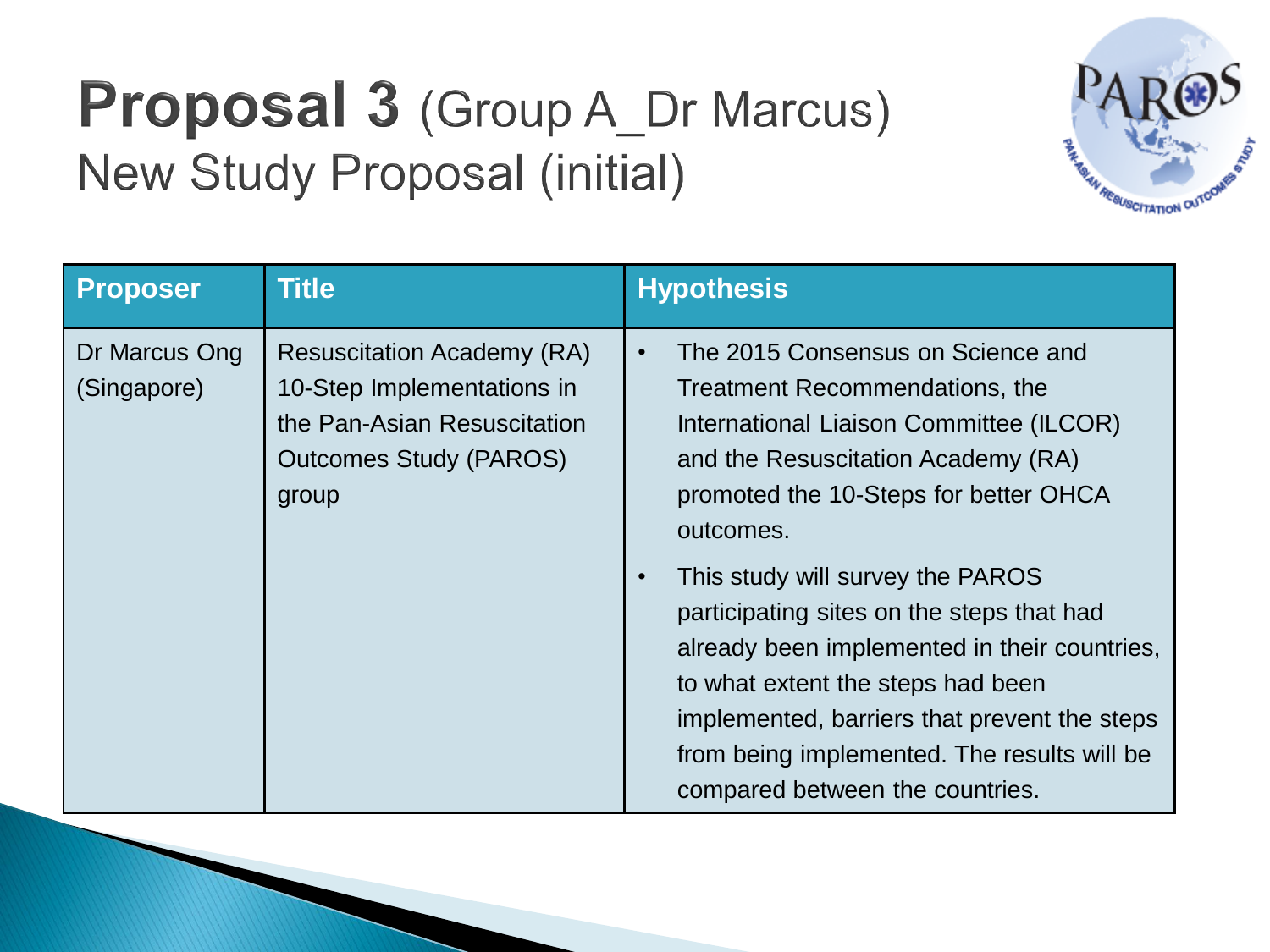# Proposal 4 (Group B\_Dr Shin) **Secondary Analyses**



| Proposer                 | <b>Title</b>                                                                 | <b>Hypothesis</b>                                                                                                                                                                                                                             |
|--------------------------|------------------------------------------------------------------------------|-----------------------------------------------------------------------------------------------------------------------------------------------------------------------------------------------------------------------------------------------|
| Dr Yu Jin Lee<br>(Korea) | Arrest to first compression<br>time and survival outcome in<br>witness OHCA. | Out of hospital cardiac arrest is a serious<br>health condition that can lead to detrimental<br>outcomes and requires immediate treatment<br>including early chest compression and<br>defibrillation.                                         |
|                          |                                                                              | The effect of EMS response time on patient<br>$\overline{\phantom{a}}$<br>survival has been evaluated in many<br>studies; however, not much is known about<br>the impact of bystander CPR on critical time<br>intervals for patient outcomes. |
|                          |                                                                              | This study aims to investigate whether<br>$\overline{\phantom{a}}$<br>bystander CPR influences the time from<br>arrest to first chest compression.                                                                                            |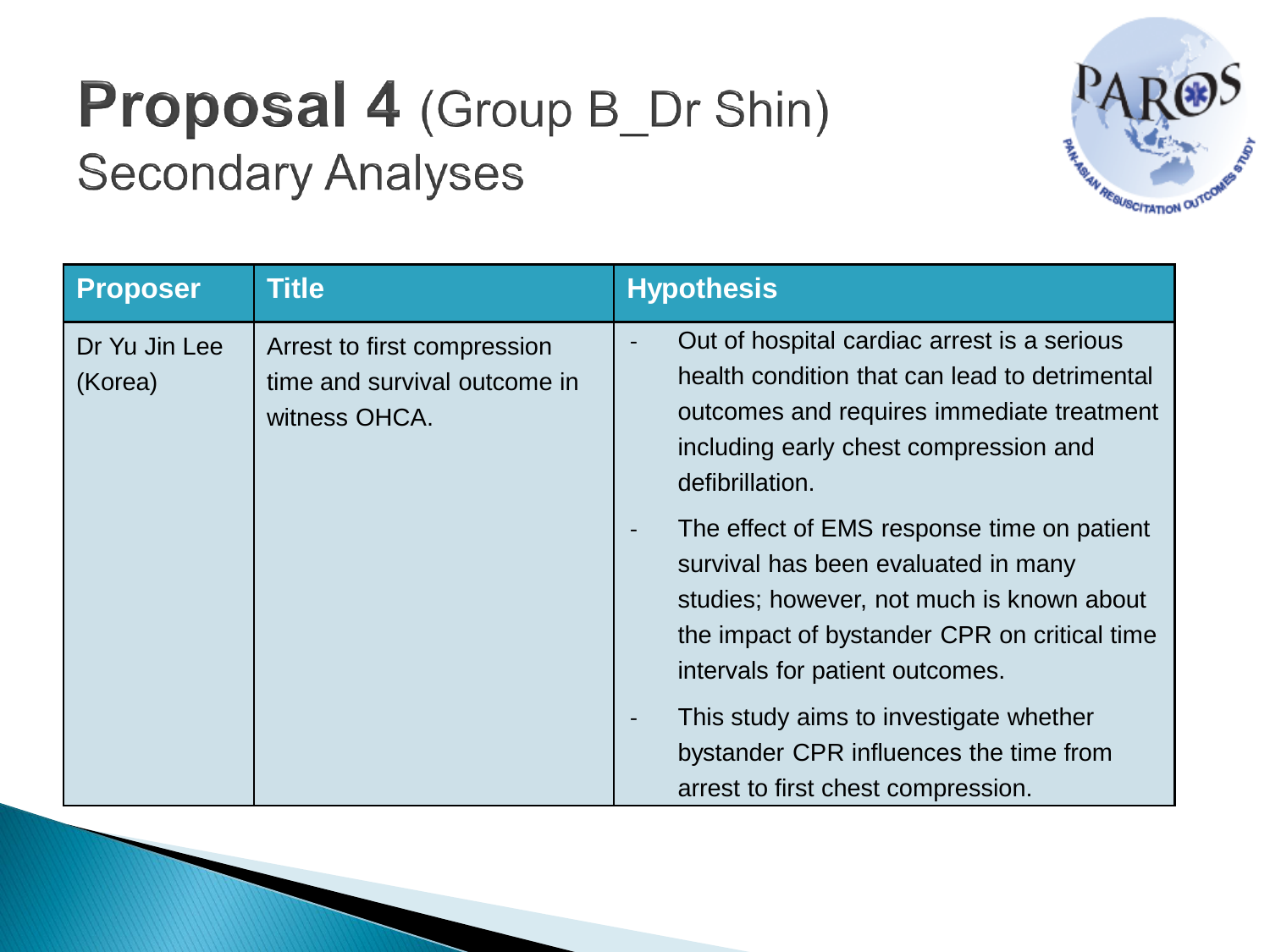# **Proposal 5** New Study Proposal (initial)



| <b>Proposer</b>                                  | <b>Title</b>                                                             | <b>Objectives/Hypothesis</b>                                                                                                                                                                                                  |
|--------------------------------------------------|--------------------------------------------------------------------------|-------------------------------------------------------------------------------------------------------------------------------------------------------------------------------------------------------------------------------|
| Takahiro Hara (Japan),<br>Marcus Ong (Singapore) | Epidemiology of OHCA<br>between developing<br>and developed<br>countries | There are wide variations in survival<br>$\bullet$<br>outcomes between communities, and it<br>has been suggested that these differences<br>are mainly due to differences in how pre-<br>hospital emergency care is delivered. |
|                                                  |                                                                          | The Asia-Pacific has relatively<br>$\bullet$<br>undeveloped and diverse emergency<br>medical services systems, especially<br>between countries that have vastly<br>different socio-economic and cultural<br>environments.     |
|                                                  |                                                                          | Aim to compare system factors and OHCA<br>$\bullet$<br>outcomes between a more diversified<br>portfolio of Asian countries.                                                                                                   |